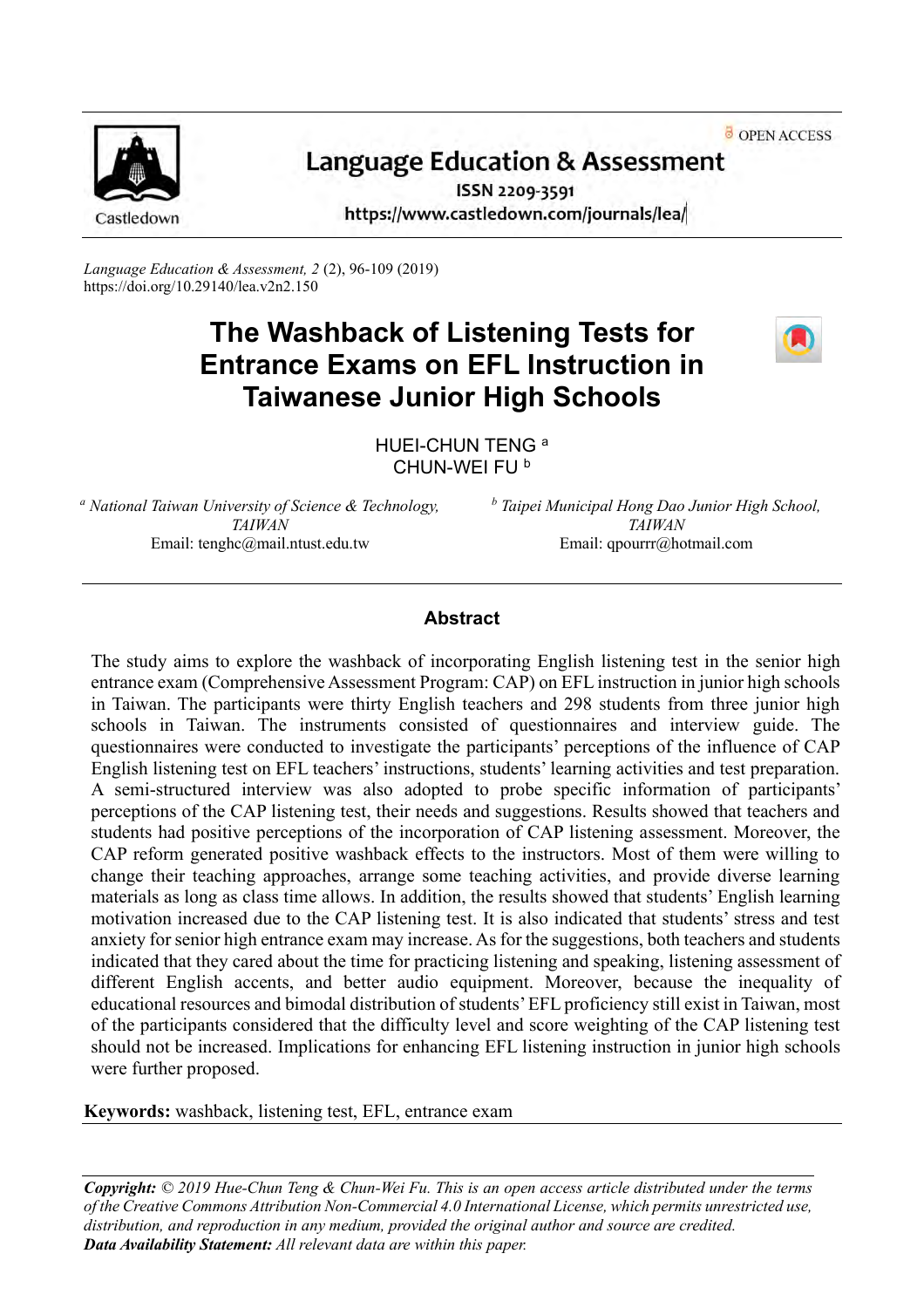## **Introduction**

With the trend of globalization, English has become the lingua franca to communicate with people from different countries. For many Taiwanese, the ultimate goal of English learning is to use the language for authentic communication. Yet enhancing Taiwanese students' English proficiency is not only memorizing vocabularies, grammar or sentence patterns but knowing how to communicate to others with English. When it comes to communication, listening skill plays the leading role in that conversation would keep fluently if there is mutual understanding between interlocutors (Capan & Karaca, 2013).

According to Grade 1-9 Curriculum Guidelines in Taiwan (MOE, 2008), five capacity descriptors of English listening are identified for English curriculum in junior high school: (a) to know short English songs, rhymes, phonology and its content; (b) to distinguish different meaning with the intonation in sentences; (c) to understand daily dialogues and easy stories; (d) to identify the contexts and main ideas of dialogues or information; and (e) to know about most of the content of simple videos or short plays. These five listening objectives guide the instruction of English listening in primary and secondary schools. Since listening competence is a fundamental skill in English learning, it is crucial to let learners and instructors lay much emphasis on English listening skill. Therefore, Chang (2006) indicated the necessity and feasibility of incorporating a listening test into the Basic Competence English Test (BCET), the public entrance examinations for junior high graduates in Taiwan from 2001 to 2013. However, the test type and format of BCET was still the same until 2013. In 2014, a new assessment, the Comprehensive Assessment Program (CAP) for Junior High School Students, replaced the original testing system—the Basic Competence Test. The new assessment affects students' choices of entering senior high schools, students' learning outcomes, and teachers' teaching effects (Comprehensive Assessment Program, 2017). In addition, the CAP unprecedentedly incorporated English listening test in the CAP English comprehensive assessment. The design of the CAP English listening assessment is based on the competence indicators derived from the above objectives as well. For these reasons, the incorporation of English listening test in the CAP English comprehensive assessment becomes a central issue among students, teachers, parents and administrators.

Based on the language testing and assessment literature (e.g., Cheng, 1998; Chou, 2017), the reform of high-stakes examinations would influence teachers' instruction and students' learning behavior. Such influence is often referred to washback with the ultimate goal of using the influence of tests on teaching and learning. A widely accepted definition of washback was provided by Hughes (2003), who considered this construct as "the effect of testing on teaching and learning" (p. 1). Specific to an L2 classroom, washback was defined by Brown (2001) as "the benefit that tests offer to learning" (p. 410). Both definitions put emphasis on the tests' influence on teaching and learning. However, Green (2013) pointed out not only is the result of the test vital but probing the result of learning as well as exploring learners' motivation that might encourage participants to react to tests in a certain way and enhance their language development. In addition, according to Alderson and Wall (1993), the test also has the potential to influence specific areas (e.g. teaching methodology, content of teaching, ways of evaluation), positive or negative directions, and other assumed impact.

In light of the scope of the present study, washback will be considered in terms of positive or negative response for learners' and instructors' responses on language learning and teaching through language testing. This study aims to examine the general perceptions and the washback effects of CAP listening test on EFL instruction in Taiwanese junior high schools. Four key research questions are hence proposed in this study:

1. What are EFL teachers' perceptions of the CAP English listening test?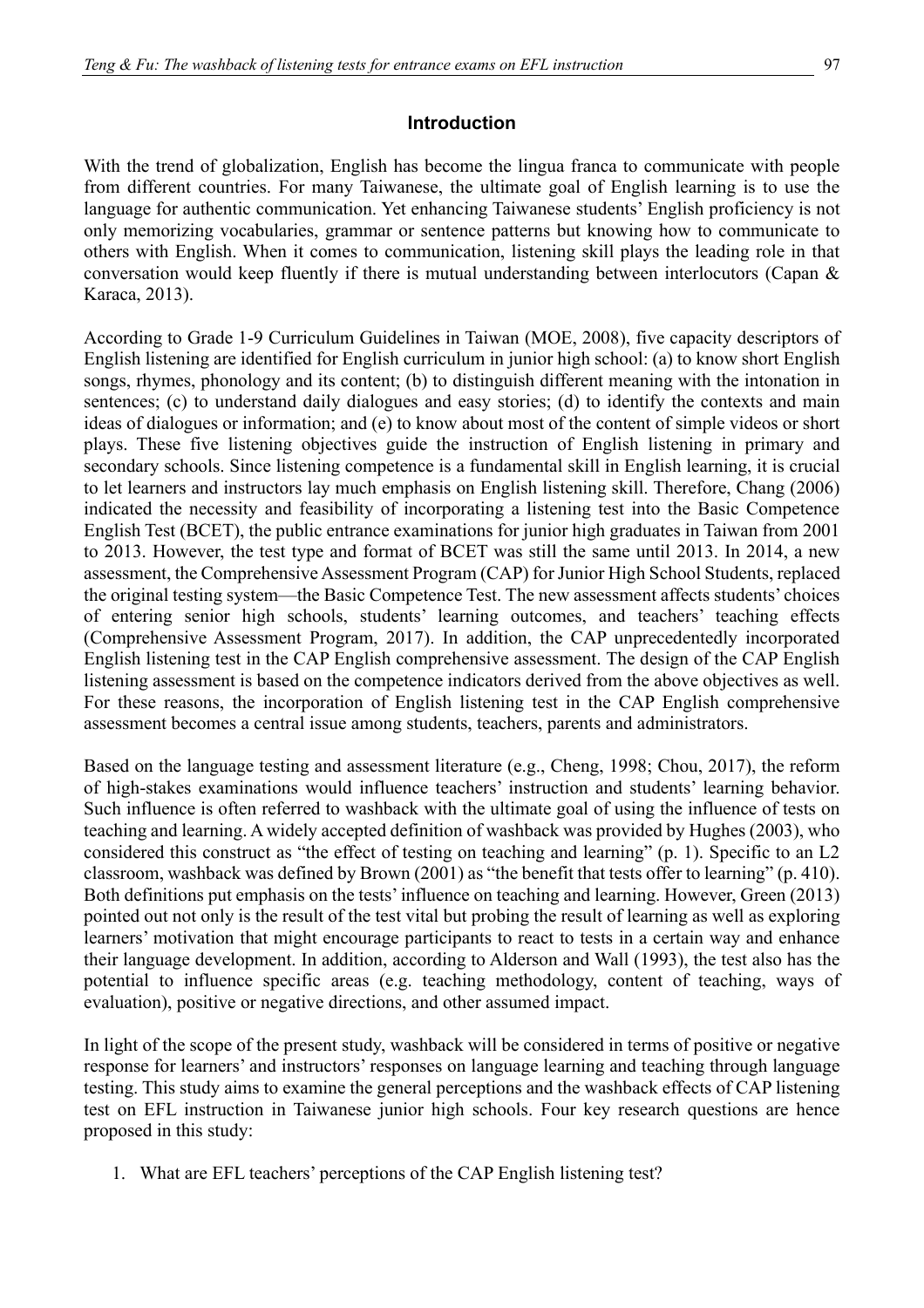- 2. In what ways do the incorporation of CAP listening test influence EFL teachers' instruction in terms of test preparation?
- 3. What are students' perceptions of the CAP English listening test?
- 4. In what ways does the incorporation of CAP English listening test influence the students' English learning?

## **Literature Review**

#### **Overview of Washback**

"Washback" is a neutral term which involves either positive or negative impact on teaching and learning (Alderson & Wall, 1993; Bailey, 1996; Hamp-Lyons, 1997; Hughes, 2003). For instance, if the use of dictation in a proficiency test encourages learners to practice listening skills, then the beneficial effect can be seen as positive washback. Yet, if the listening skill is tested only by obtaining the input without any comprehension and invoking interactive skills, and then the harmful influence on learning can be viewed as negative washback.

Positive washback effects have been regarded as an essential criterion in expanding and evaluating language assessment in current years, and there are a number of widely accepted arguments of positive washback effects. For instance, Wall and Alderson's study (1993) addressed that tests lead learners to focus on particular subjects and skills, and that learners are capable to participate in their learning actively as well as to discover their insufficiencies and problems of learning. In addition, Bailey (1996) pointed out four areas that promote positive washback including the integration of language learning goals, authenticity, learner autonomy and self-assessment, and detailed score reporting.

Messick (1996) further suggests that positive washback and validity can be achieved by improving test tasks and content so that they adequately represent test constructs. To promote the beneficial washback, he also pointed out that assessments have to involve "authenticity" and "directness". That means designing assessments for the realistic settings or close simulations to the real world. Khodabakhshzadeh, Zardkanloo, and Alipoor's study (2017) found that mock tests can facilitate Iranian IELTS candidates in the test preparation. That is, mock tests have positive washback effects for the candidates. Similarly, Turner (2001) indicated that the standard to rate high-stakes tests is to consider the potential of washback effects at different times of the assessment. A crucial inference of this is that intended progresses towards positive washback which needs to include test design as the ways of achieving washback. Furthermore, a study carried out by Saif (2006) investigates efforts to achieve positive washback can be enriched by executing washback investigations that includes the test development process. She pointed out that the teacher's increasing awareness of the test caused by her participation in the test administration process, interaction with other evaluators, comprehension of the evaluating process, and the capability mechanism of the evaluating instrument. The results of her research are in accordance with Shohamy's (1992) exploration of positive washback. Shohamy (1992) suggested that the involvement of different media in the test development process would increase the beneficial washback on the instruction.

The effects of testing which impede the accomplishment of educational goals on teaching and learning may be referred to as negative washback. Harmful influence of testing has produced potential problems in language education for a long time. Over the past decades, there have been a few studies which examined the damaging washback effects. For instance, negative washback effects arouse anxious feelings among teachers and students (Ferman, 2004; Shohamy et al., 1996). They also restrict the ranges of the curriculum and educational process (Alderson & Hamp-Lyons, 1996; Cheng, 2005; Madaus, 1988; Shohamy, 2001; Qi, 2005; Spolsky, 1995; Wall & Alderson; 1993). Furthermore, Wall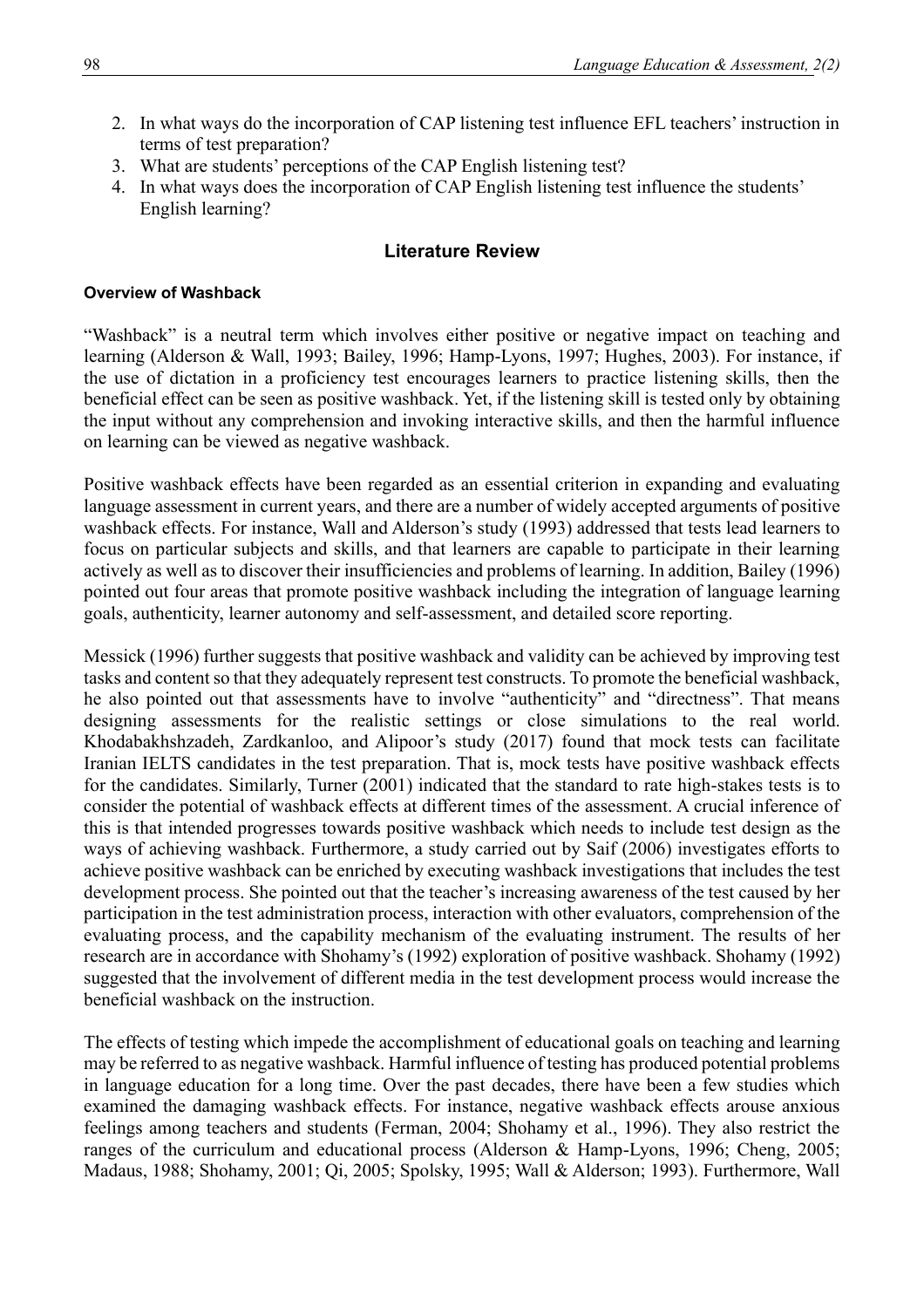and Alderson (1993) suggested that some important language proficiency skills (e.g. listening or speaking) would be neglected in teachers' instruction in that these skills are not included in the examination and preparing them is inefficient for students. Therefore, negative washback effects also decrease emphasis on skills that require sophisticated thinking or problem-solving (Alderson & Hamp-Lyons, 1996; Bailey, 1996; Lin, 2010; Qi, 2007). Furthermore, further test-preparation classes or tutorials increase (Alderson & Hamp-Lyons, 1996; Bailey, 1996; Cheng, 1998; Shohamy et al., 1996).

There were other instances of negative washback effects related to students' learning and instructors' teaching attitudes. Cheng (1997) indicated that the exams made students work hard to attain high scores but at the same time some of them recognized the high scores could not represent all aspects of their learning outcomes accurately. The high scores gain may be a result of rote memorization of teaching materials, instead of acquiring the real language knowledge. This may fail to construct learners' learning motivation and also affect the interpretations of test scores. In addition, Barnes (2016) signified that the textbooks have the capability to affect teacher behaviour and therefore have a negative washback effect on how teachers teach. The study showed that the mass of class time for teachers' instruction was spent on explaining the tasks or activities in the textbooks and then making the students complete the related exercises of the textbooks during the class.

According to Wall (1997), the impact of testing on teaching and learning includes any of the effects that an assessment might have on individuals, policies, the classroom, the school, the educational system or even the society. A complex interaction of innumerable contextual factors may be embraced in the process of producing washback. Wall and Alderson (1993) noted that tests can be powerful determiners, both positively and negatively of what happens in classrooms" (p.41). Thus, washback appears with the complicated interaction among testing, teaching and learning. As Green (2013) indicated that washback research has implicated that issues educators face are not the influence of tests on teaching and learning, but the interaction among tests, teaching and learning. Messick (1996) also argued "a poor test may be associated with positive effects and a good test with negative effects because of other things that are done or not done in the educational system" (p.242).

As indicated by Cheng, Watanabe and Curtis (2004), the effects of assessment on teaching and learning depend on 5W (who, where, when, why and how) factors. The 5W factors involve "who" truly implements the investigation within a specific education context, and "where" the assessment exists. Besides, "when" refers to the time and length of using such assessment practices, as well as "why" to apply the rationale, and "how" to demonstrate the assessment within the particular context by different participants. The 5W factors infer the significance of disentangling the contextual factors when the researcher attempts to define and explain washback effects.

## **Related Studies on CAP**

The CAP has been implemented in Taiwan since May, 2014. The changes of educational policy and assessment system make a great influence on students, instructors and parents. For instance, Wang (2015) found that students recognized learning English is crucial and the CAP assessment increases their learning motivation. The students also wanted to improve their English communicative abilities and learned more knowledge of cross-cultural customs due to being aware of the importance of learning English. On the other hand, Liu (2016) suggested the differences in scoring procedures led to confusion on students and parents. The BCT applies the percentile rank as a rating basis; however, the CAP employs three standard levels (i.e. excellent, fair and improvement needed) in assessing the results of the assessment. Finally, according to Udn News, Peng (2017) revealed the results of the CAP affect students' choices of their high schools in the future. Moreover, teachers and parents can utilize the results to provide students with the information and advice about choosing their next academic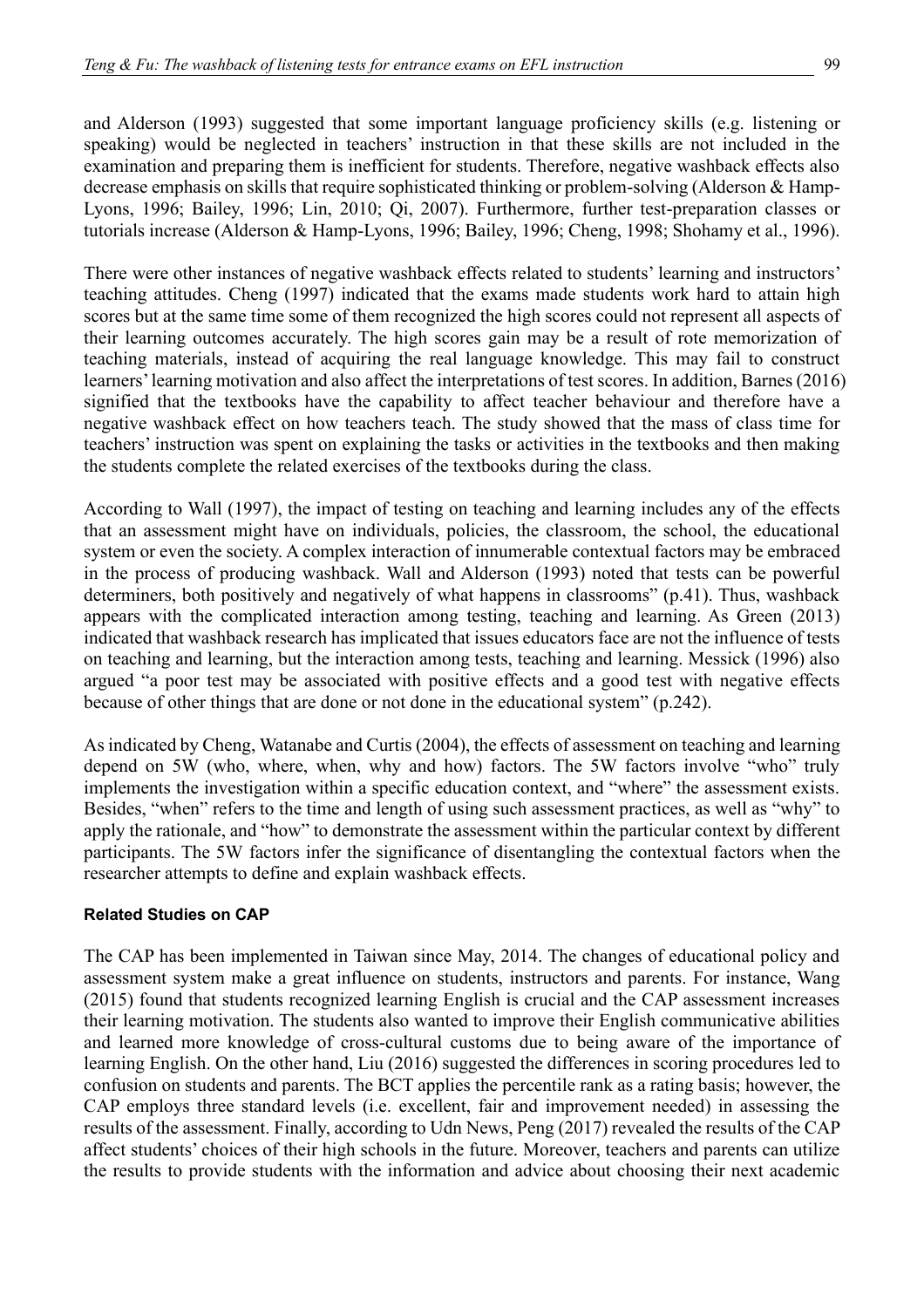stage. Due to the change in the entrance exam, the possibility of the washback may be engendered in the incorporation of English listening assessment.

Two washback studies on CAP English listening test are found to date. One is conducted by Chang (2015), finding that the CAP reform had positive effects for most of the teachers. But, there are few teachers indicating that the reform made them focus more on teaching test-taking strategy than listening comprehension. Furthermore, students expressed that they understood more about the importance of listening comprehension and it is necessary to improve their own listening proficiency due to the CAP reform. However, a number of students questioned the fairness of incorporating English listening assessment. They considered the unbalanced distribution of educational resources would cause the unfairness for students in the rural area. The other study (Wang, 2015) on CAP washback investigated junior high students' perceptions towards the changes of their learning activities, their learning motivation and test anxiety, teaching activities in the classroom.

## **Methodology**

### **Participants**

The participants (see Table 1) consisted of 298 students and 30 English teachers from three junior high schools in northern Taiwan. Both groups were from the same three public junior high schools in Keelung City, Taipei City, and New Taipei City. They were recruited to participate in the study based on convenience sampling. Moreover, ten students and five teachers were randomly selected from the voluntary participants who were willing to help with the interviews.

|  |  |  | Table 1 Background Information of Participants |
|--|--|--|------------------------------------------------|
|--|--|--|------------------------------------------------|

| <b>School</b> | Location            | Teacher | <b>Student</b> |
|---------------|---------------------|---------|----------------|
|               | Taipei City         | 11      | 129            |
| В             | New Taipei City     | 11      | 102            |
| C             | <b>Keelung City</b> |         | 67             |
| Total         |                     | 30      | 298            |

#### **Instruments**

In this study, the questionnaires with a 4-point Likert scale (from 4: strongly agree to 1: strongly disagree) included 29 items for English teachers and 30 items for students. There were three parts in the questionnaires for both teachers (see Table 2) and students (see Table 3). The questionnaires were adapted from Chang (2015) and Her (2006). The Cronbach'sαcoefficient is 0.76 for teacher part, and 0.77 for student part.

Moreover, a semi-structure interview was adopted to triangulate the questionnaire responses. The interview included five questions focusing on the effects of CAP listening test on instruction and learning, as well as interviewees' needs and suggestions.

#### **Procedures**

A pilot study was conducted to two teachers and 25 students for obtaining useful information to make sure the survey questions were appropriate and clear. Based on the pilot study responses, one item of teacher part was deleted because of redundancy. After that, the questionnaires were distributed in paper form to the English teachers who volunteered to administer the questionnaires in their class. With the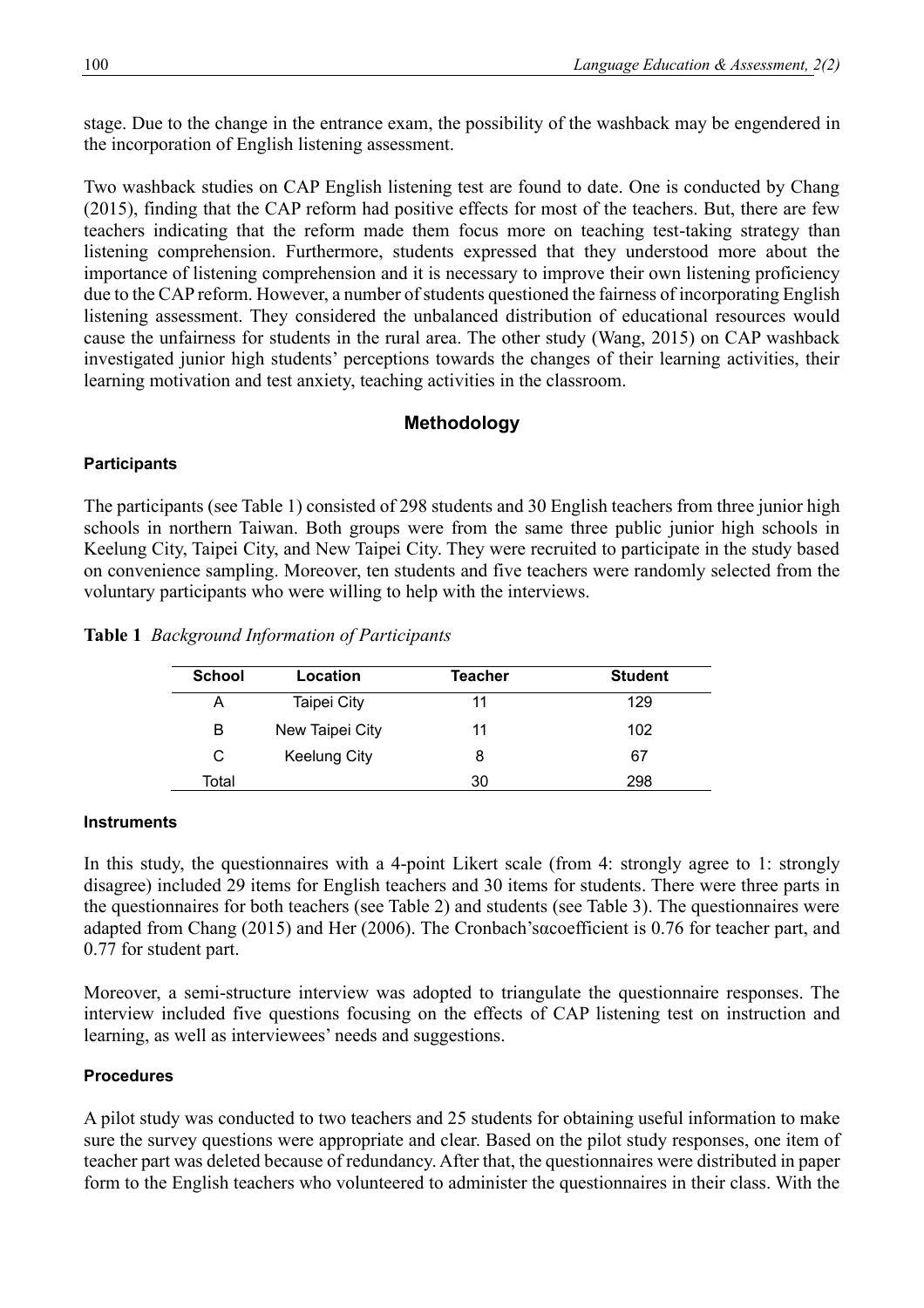English teachers' generous assistance, 298 students' questionnaires and 30 teachers' questionnaires were received in two weeks. Finally, semi-structured interviews were scheduled and held individually with five teachers and ten students in their spare time.

|  |  |  | Table 2 Structure of Teachers' Questionnaires |
|--|--|--|-----------------------------------------------|
|--|--|--|-----------------------------------------------|

| Part  | Category                                     | Item     |  |
|-------|----------------------------------------------|----------|--|
| One   | Background information                       | $1 - 5$  |  |
| Two   | Perceptions of the CAP reform                | $6 - 15$ |  |
|       | Fairness of the English listening assessment | 16-21    |  |
| Three | Instruction and influence                    | 22-29    |  |

#### **Table 3** *Structure of Students' Questionnaire*

| <b>Structure</b> | Category                                     | <b>Item</b> |  |
|------------------|----------------------------------------------|-------------|--|
| One              | Background information                       | $1 - 6$     |  |
| Two              | Perceptions of the CAP reform                | 7-16        |  |
|                  | Fairness of the English listening assessment | $17-22$     |  |
| Three            | Learning activities and test preparation     | 23-30       |  |

#### **Data Analysis**

SPSS version 20 was used for analysing the questionnaire responses by English teachers and students. Descriptive statistics were calculated for all the questionnaire items to uncover general patterns emerging from the data. Besides, the interview responses were analysed qualitatively in order to enquire teachers' and students' needs and acquire their suggestions of the CAP reform. First, the audiotape recordings of interview answers were transcribed verbatim. The transcripts were then summarized in the form of matrices (Marshall & Rossman, 2016) to systematically record the categories on the basis of main focusing questions. Content analysis involving coding and categorizing the prime samples in the data was then employed to analyse interview data.

## **Results & Discussion**

This section presents the research findings and discussion with reference to each of the four research questions.

(1) What are EFL teachers' perceptions of the CAP English listening test?

As revealed by the results of the teachers' questionnaire (see Table 4), most teachers indicated that they agreed with the incorporation of the listening assessment into the CAP. Most (93.1%) of the teachers agreed that the CAP listening assessment is in accordance with the students' life experiences. They suggested that the CAP listening assessment should include more different accents. The finding is congruent with Hsu's (2015) study indicating that EFL teachers can help students become more familiar with different accents to raise students' learning interests and promote English listening on TELC. Moreover, a number of previous studies (e.g., Heeren, 2012; Matsuda, 2012) on global English also indicated that the importance of listening comprehension of various English accents.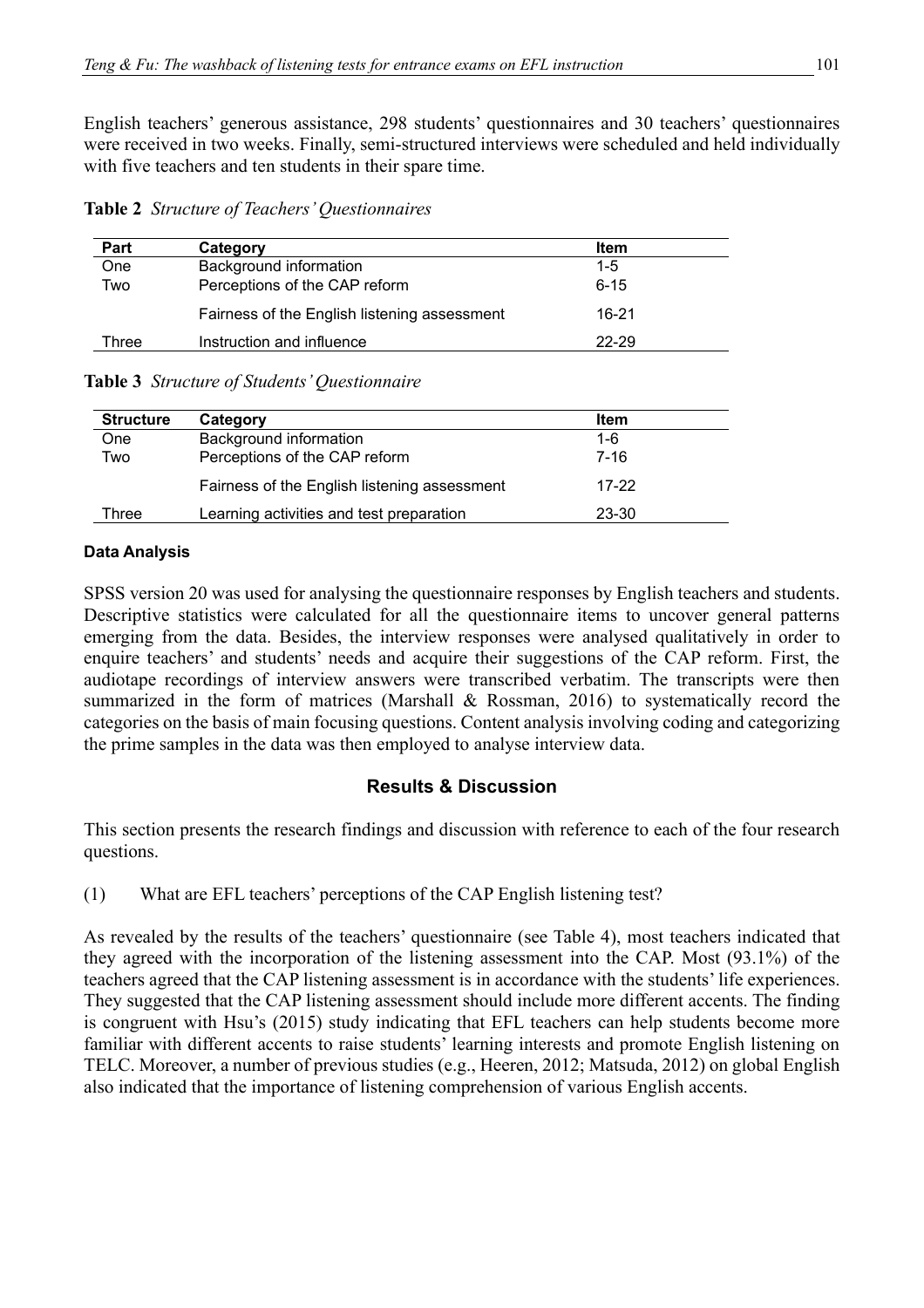| No. | Item                                                                                                                     | <b>Mean</b> | <b>SD</b> | <b>Agree</b> | <b>Disagree</b> |
|-----|--------------------------------------------------------------------------------------------------------------------------|-------------|-----------|--------------|-----------------|
| 6.  | The English listening assessment with the<br>incorporation into the CAP.                                                 | 3.45        | 0.63      | 93.1         | 6.9             |
| 7.  | The CAP listening assessment should be<br>implemented in students' own junior high<br>schools.                           | 2.07        | 0.65      | 17.2         | 82.8            |
| 8.  | The schools have to strengthen or purchase<br>more listening equipment.                                                  | 3.10        | 0.49      | 93.1         | 6.9             |
| 9.  | The listening assessment should lay more<br>emphasis on different accents.                                               | 3.10        | 0.49      | 93.1         | 6.9             |
| 10. | The schools should increase the number of<br>times of the listening assessment.                                          | 2.93        | 0.59      | 79.3         | 20.7            |
| 11. | After the reform, I lay more emphasis on<br>teaching listening.                                                          | 3.03        | 0.50      | 89.7         | 10.3            |
| 12. | The CAP listening assessment is in<br>accordance with the students' life experience.                                     | 3.10        | 0.49      | 93.1         | 6.9             |
| 13. | The CAP listening assessment assists the<br>students with assessing students' basic<br>communicative ability.            | 3.00        | 0.46      | 89.6         | 10.3            |
| 14. | The scores on the CAP listening assessment<br>can evaluate teachers' teaching efficacy.                                  | 2.03        | 0.63      | 20.7         | 79.3            |
| 15. | If the students pass the CAP listening<br>assessment, I think it helps them enter into                                   | 2.72        | 0.59      | 72.4         | 27.5            |
| 16. | their next academic stages.<br>The students who live in cities have benefits<br>of the incorporation of the listening    | 3.48        | 0.51      | 100          | 0.0             |
| 17. | assessment.<br>The students who go to cram schools have<br>benefits of the incorporation of the listening<br>assessment. | 2.86        | 0.74      | 65.5         | 34.5            |
| 18. | The students' schools with latest and<br>newest equipment have benefits of the                                           | 2.79        | 0.73      | 62.0         | 37.9            |
| 19. | listening assessment.<br>The students may be influenced by the<br>equipment of the examination rooms and                 | 3.28        | 0.53      | 96.5         | 3.4             |
| 20. | the test surroundings.<br>The listening assessment is fair to different<br>groups of students.                           | 2.17        | 0.60      | 27.6         | 72.4            |
| 21. | The listening assessment is able to assess<br>the students' learning outcomes and<br>proficiency.                        | 2.52        | 0.69      | 62.1         | 37.9            |
| 22. | There is little influence on my teaching ways<br>due to the CAP reform.                                                  | 2.69        | 0.47      | 69.0         | 31.0            |
| 23. | I provide my students with other contents<br>from other textbooks or teaching materials                                  | 2.90        | 0.49      | 82.8         | 17.2            |
| 24. | due to the CAP reform.<br>I am willing to change my teaching content<br>and ways because of the incorporation of         | 2.93        | 0.49      | 93.1         | 13.8            |
| 25. | the listening assessment.<br>I am willing to arrange some teaching<br>activities to accord with the incorporation of     | 3.03        | 0.33      | 96.6         | 3.4             |
| 26. | the listening assessment.<br>There is just a little influence on my<br>teaching content due to the CAP reform.           | 2.76        | 0.64      | 65.5         | 34.5            |

## **Table 4** *Responses to Teachers' Questionnaires*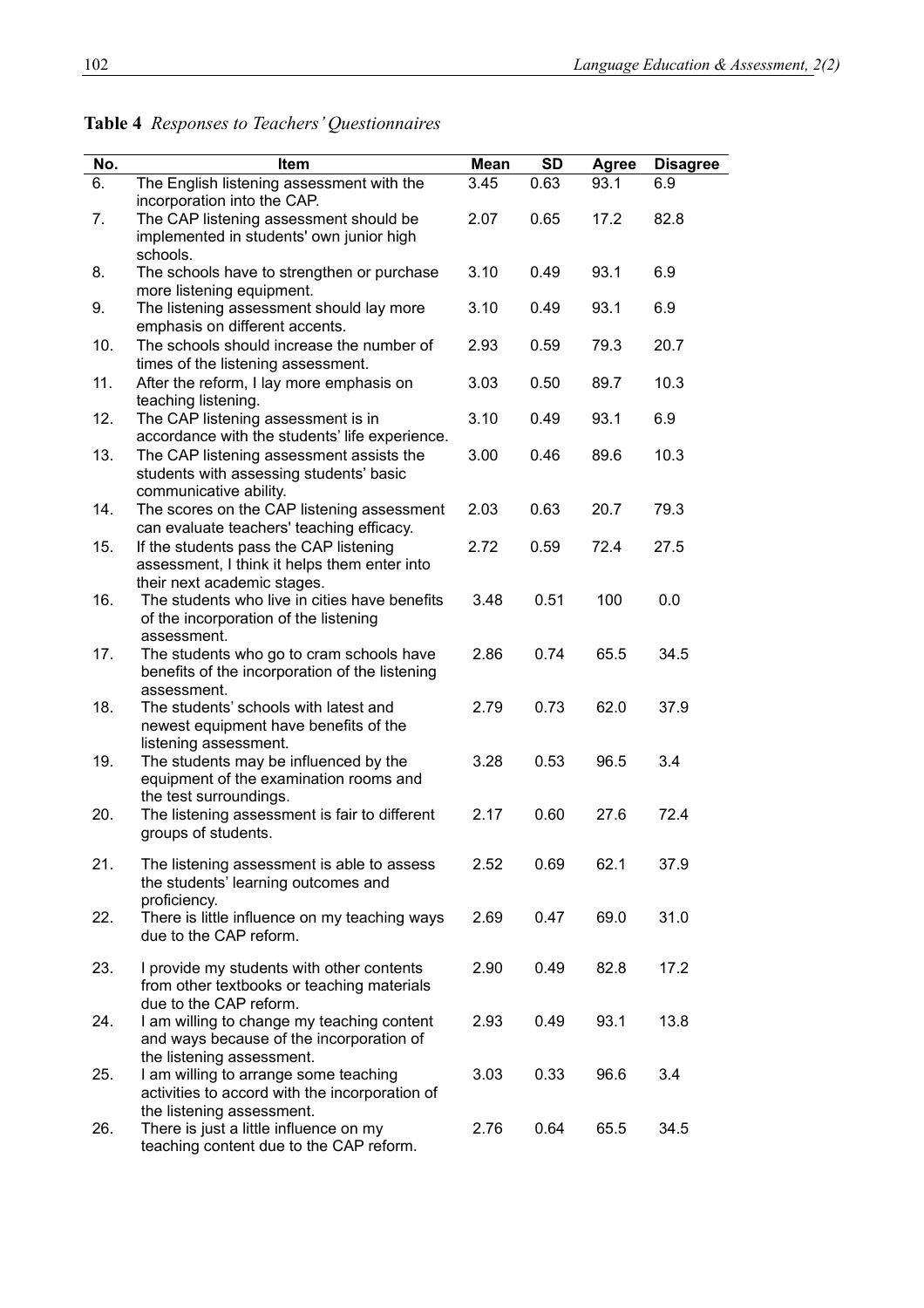| 27.                                                  | There is just a little influence in my teaching<br>schedule due to the CAP reform.                                           | 2.79 | 0.56 | 72.4 | 27.6 |
|------------------------------------------------------|------------------------------------------------------------------------------------------------------------------------------|------|------|------|------|
| 28.                                                  | I change my ways of evaluation to the<br>students due to the CAP reform.                                                     | 2.86 | 0.44 | 82.7 | 17 2 |
| 29.                                                  | I teach the students some listening skills<br>and strategies especially when it closes to<br>the date of the CAP assessment. | 3.14 | 0.52 | 93.1 | 6.9  |
| Agree: percentage of SA (strongly agree) & A (agree) |                                                                                                                              |      |      |      |      |

.gree: percentage of SA (strongly agree) & A (agree) Disagree: percentage of SD (strongly disagree) & D (disagree)

Besides, 89.6% of the teachers agreed that the CAP listening test can assess students' basic communicative ability, but 72.4% of them disagreed the assessment is fair to different groups of students. Because most of them think that the students who live in cities or have more resources to learn English listening have benefits of the incorporation of the listening test. As mentioned by Her (2006), since urban-rural gaps still exist, differences in equipment quality and audio effects concern teachers and students the most. Hsu (2015) also pointed out that the government should put more efforts and funding on schools in the rural area, helping them to catch up with other schools that enjoy richer resources.

With regard to teaching efficacy, 79.3% of the teachers disagreed that the students' scores on the CAP listening assessment can evaluate teachers' teaching efficacy. Chang (2015) suggested that the CAP listening test generate negative washback effects on teachers' teaching efficacy. Fu (2007) also found students' BCT scores increase teachers' pressure and can be used to evaluate teachers' teaching efficacy.

(2) In what ways do the incorporation of CAP listening test influence EFL teachers' instruction in terms of test preparation?

Many (69.0%) of the participating teachers agreed that there is little influence on their teaching ways due to the CAP reform. Moreover, all of the interviewees responded that the reform did not strongly influence their instructions. However, it is still interesting to note that the incorporation of the CAP listening assessment generated positive washback effects for more senior EFL teachers. For example, interviewee T4 who have taught English for more than 20 years indicated that the listening exercises of the textbook and workbook must be completed by the students after the CAP reform. Her statement is presented below:

"The main influence is the listening exercises in the textbook and workbook must be completed by the students. At the BCT period, I focus on grammar teaching and ignore listening because of the insufficient time. Now, instead of ignoring listening, I told my students that the time of practicing listening is precious. Besides, I got used to reading out the texts by myself before. Now, I use e-books to let my students listen to the native speakers' pronunciation."

Interviewee T1 who have taught English less than 10 years, stated:

"The reform doesn't influence my teaching because I always integrate the four skills while teaching English. However, I notice that some teachers increase the times of using e-books or CD players. These teachers do these because they want the students to get familiar with the foreign accents."

In addition, more than half of the teachers agreed that there is little influence on their teaching content (65.5%), and teaching schedule (72.4%) due to the CAP reform. Most of the participating teachers always integrate the four skills while teaching English, so the reform did not strongly affect their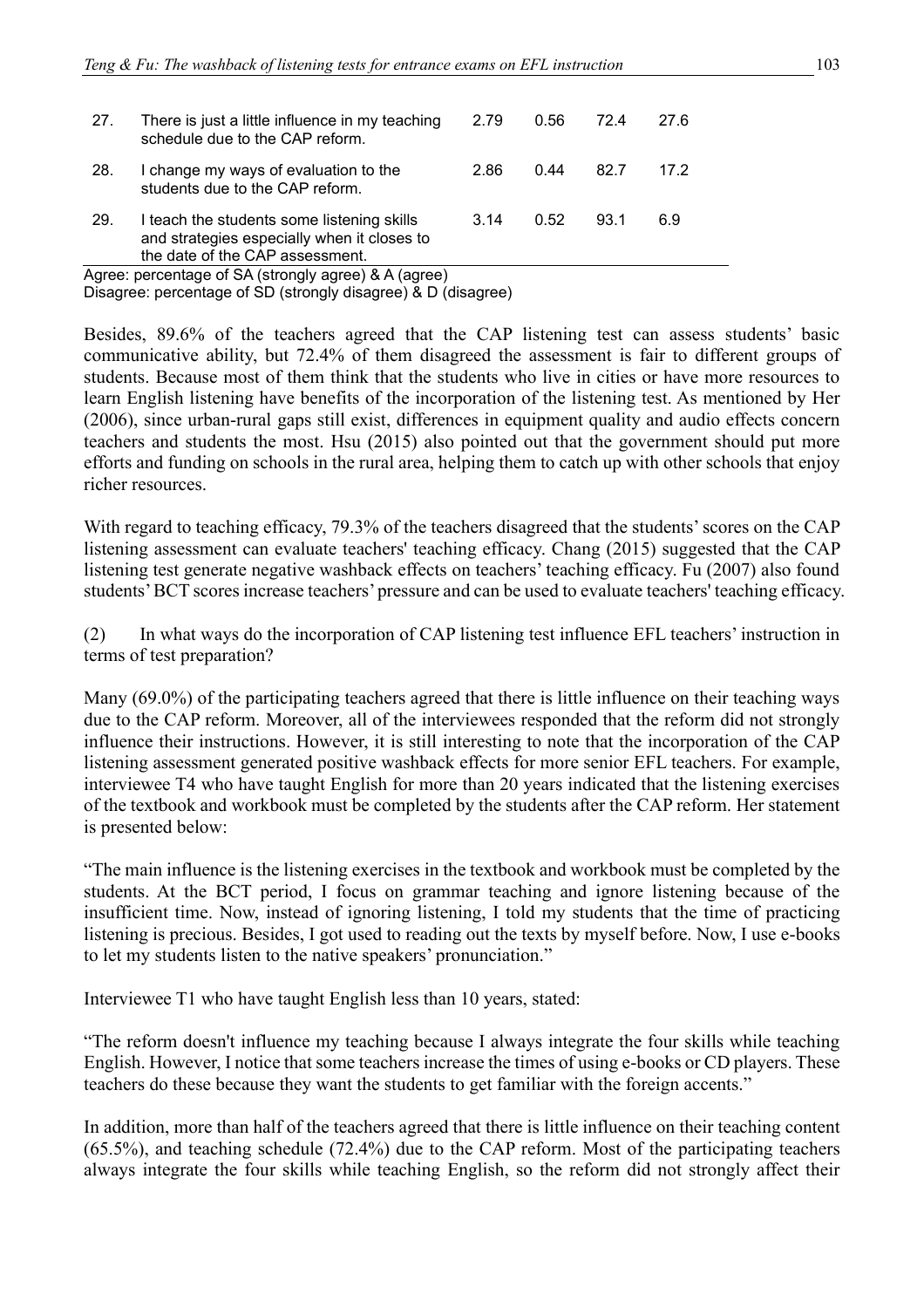instruction. The result also echoes Hsu's (2015) study, finding that the incorporation of the Test for English Listening Competence (TELC) into the General Scholastic Ability Test (GSAT) and the Department Required Test (DRT) will not bring much change on teachers' instruction since her school already emphasizes English listening ability.

In response to some changes in teachers' instruction, most of the teachers are willing to change their teaching approaches or arrange some teaching activities because of the incorporation of the listening assessment into the CAP. Based on the questionnaire results, 86.2% of the participants agreed that they are willing to change their teaching approaches. Nearly all (96.6%) of them agreed that they are willing to arrange some teaching activities. Most (82.8% and 82.7%) of them are not only willing to change their ways of evaluation but also provide their students with other contents from other textbooks or teaching materials due to the CAP reform. Most of the participating teachers expressed that they are willing to do some changes as long as their class time is sufficient. Some of the interviewees indicated the insufficient class time is the major difficulty they encounter while implementing listening exercises in class. For example, Interviewee T3 pointed out that the sufficient class time is crucial:

"It is difficult for me to find out each student's understanding of the listening test items. Because the class time is limited and I have many students, it is hard to monitor students' learning situation. I can only know their learning outcomes by their listening scores."

Another interviewee T4 also stated:

"The difficulty is the time. I don't have enough time to let students doing listening exercises in the classroom."

However, the result is inconsistent with Chou's (2017) research, which found that not all teachers were willing to modify their teaching approaches although nearly all teachers agreed that the implementation of the TELC matched the senior high school English curriculum and teaching objectives. It is probably due to the fact that in the current study, the CAP listening assessment is a compulsory test. The junior high English teachers might encounter the pressure from students' learning outcomes. However, the TELC is an additional test, separate from the GSAT and AST; therefore, some senior high teachers still focused on the training of reading, writing, and Chinese-English translation skills.

In terms of test preparation, the findings revealed that there was no difference after the CAP reform. Some of the interviewees also expressed that they did not change their teaching approaches since they have already taught English with the four skills. Moreover, most of the interviewees indicated that the class time was not enough, so they did not adopt the listening mock tests or handouts for the CAP listening test. They only encouraged their students to subscribe to English magazines or handouts to enhance their English listening proficiency by themselves. The result supports the findings of Hsu (2015), who found that the limited teaching hours made it impossible for English teachers to spend too much time on teaching listening comprehension. Although the results showed that the insufficient class time bothers some teachers, most (93.1%) of the teachers agreed that they still try to teach their students some listening skills and strategies especially when it is close to the date of entrance exam.

(3) What are students' perceptions of the CAP listening test?

As shown in the students' questionnaire responses (see Table 5), over half (60.4%) of the students supported the incorporation of the English listening assessment into the CAP. This is consistent with previous findings (e.g., Chang, 2015; Her, 2006; Hsu, 2015) that it is necessary to incorporate listening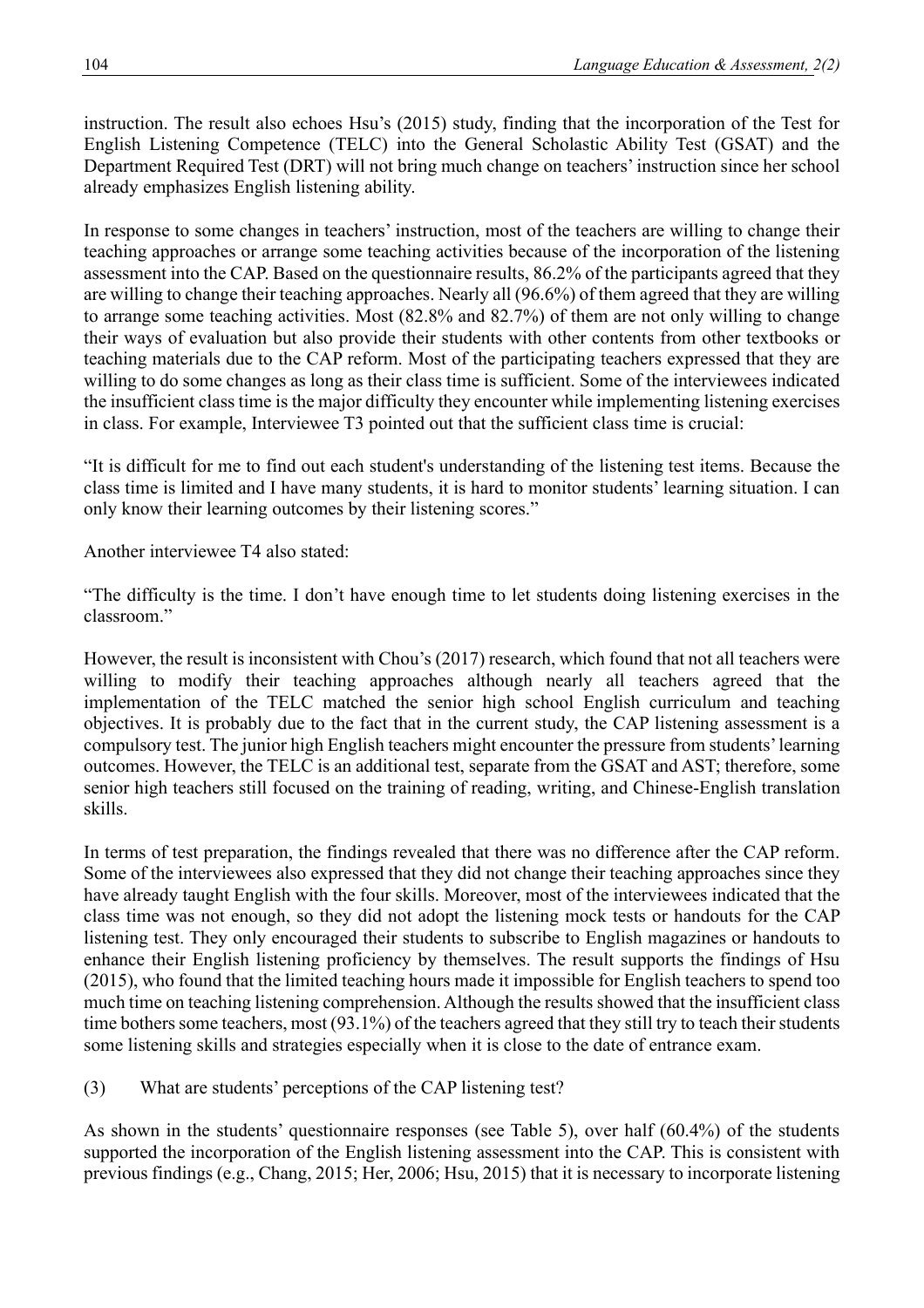assessment into the English test of entrance exams. Most (75%) of the students also considered that the listening test can assess their basic communicative ability. Moreover, 71.9% of the students agreed that the schools should increase the number of English listening classes. Many (78.8%) of the participants also suggested that the schools' listening assessment should lay more emphasis on different accents. As for the equipment, most (82.7%) of the students reported that the schools have to strengthen or purchase better listening equipment.

**Table 5** *Responses to Students' Questionnaires*

| No. | Item                                               | Mean | SD   | Agree | Disagree |
|-----|----------------------------------------------------|------|------|-------|----------|
| 7.  | The English listening assessment with the          | 2.55 | 0.94 | 61.4  | 38.5     |
|     | incorporation into the CAP.                        |      |      |       |          |
|     |                                                    |      |      |       |          |
|     |                                                    |      |      |       |          |
| 8.  | The CAP listening assessment should be             | 2.72 | 0.87 | 66.6  | 33.4     |
|     | in students' own junior high<br>implemented        |      |      |       |          |
|     | schools.                                           |      |      |       |          |
| 9.  | The schools have to strengthen or purchase         | 3.11 | 0.84 | 82.7  | 17.4     |
|     | more listening equipment.                          |      |      |       |          |
| 10. | The schools' listening assessment should lay       | 3.06 | 0.87 | 78.8  | 21.1     |
|     | more emphasis on different accents.                |      |      |       |          |
| 11. | The schools should increase the number of          | 2.85 | 0.89 | 71.9  | 28.1     |
|     | English listening classes.                         |      |      |       |          |
| 12. | After the reform, I lay more emphasis on learning  | 2.64 | 0.93 | 60.1  | 39.9     |
|     | listening.                                         |      |      |       |          |
| 13. | The CAP listening assessment is in accordance      | 2.49 | 0.93 | 53.1  | 46.9     |
|     | with my life experience.                           |      |      |       |          |
| 14. | The CAP listening assessment assists me with       | 2.89 | 0.89 | 75.0  | 25.0     |
|     | assessing my basic communicative ability.          |      |      |       |          |
| 15. | The scores on the CAP listening assessment can     | 2.53 | 0.92 | 69.1  | 44.8     |
|     | evaluate my learning efficacy.                     |      |      |       |          |
| 16. | If I pass the CAP listening assessment, I think it | 2.77 | 0.93 | 68.4  | 31.6     |
|     |                                                    |      |      |       |          |
|     | helps me enter into my next academic stages.       |      |      |       |          |
| 17. | The students who live in cities have benefits of   | 2.61 | 0.99 | 57.3  | 42.7     |
|     | the incorporation of the listening assessment.     |      |      |       |          |
| 18. | The students who go to cram schools have           | 2.62 | 0.96 | 56.6  | 43.4     |
|     | benefits of the incorporation of the listening     |      |      |       |          |
|     | assessment.                                        |      |      |       |          |
| 19. | The students' schools with latest and newest       | 2.85 | 0.94 | 67.7  | 32.3     |
|     | equipment have benefits of the listening           |      |      |       |          |
|     | assessment.                                        |      |      |       |          |
| 20. | I may be influenced by the equipment of the        | 3.10 | 0.85 | 79.2  | 20.8     |
|     | examination rooms and the test surroundings.       |      |      |       |          |
| 21. | The listening assessment is fair to different      | 2.54 | 0.94 | 54.5  | 45.5     |
|     | groups of students.                                |      |      |       |          |
| 22. | The listening assessment is able to assess the     | 2.55 | 0.99 | 55.9  | 44.1     |
|     | students' learning outcomes and proficiency.       |      |      |       |          |
| 23. | My time at the cram schools may increase due       | 2.58 | 0.91 | 55.9  | 44.1     |
|     | to the CAP reform.                                 |      |      |       |          |
| 24. | My high-school-entrance stress may increase        | 2.91 | 0.91 | 70.8  | 29.2     |
|     | due to the CAP reform.                             |      |      |       |          |
| 25. | My learning motivation increases due to the        | 2.51 | 0.87 | 53.5  | 46.5     |
|     | CAP reform.                                        |      |      |       |          |
| 26. | The CAP reform is no help with the students'       | 2.65 | 0.96 | 55.9  | 44.1     |
|     | English learning; instead, it increases my test    |      |      |       |          |
|     | anxiety.                                           |      |      |       |          |
| 27. | There is just a little influence on my English     | 2.60 | 0.87 | 54.5  | 45.5     |
|     | learning due to the CAP reform.                    |      |      |       |          |
| 28. | Preparing the listening assessment is different    | 2.96 | 0.82 | 77.4  | 22.6     |
|     |                                                    |      |      |       |          |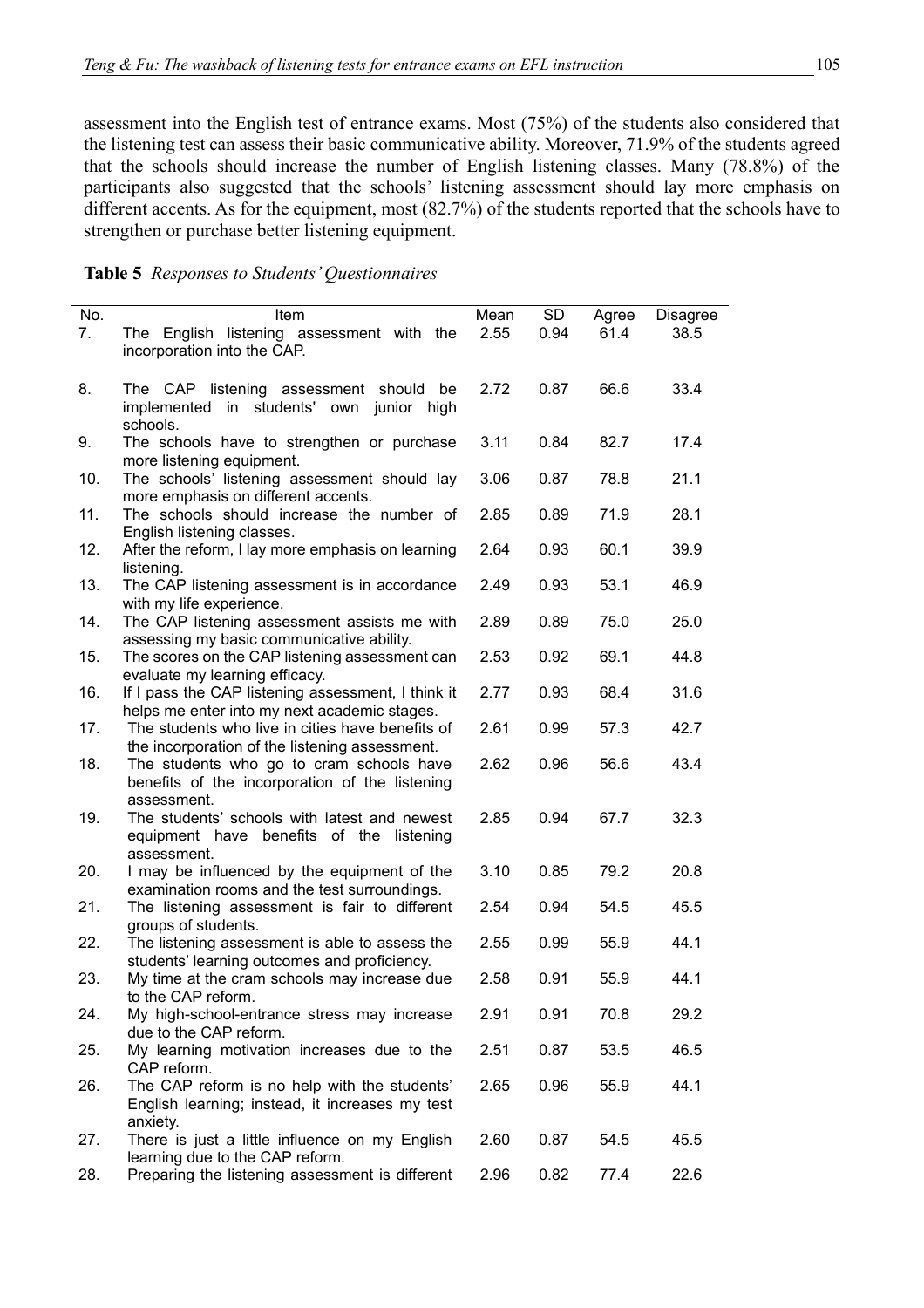from preparing traditional English assessment, so the students have to change the ways to learn English.

- 29. It is easier to prepare a listening assessment than a reading assessment. 2.66 1.00 58.0 42.0 30. I do some listening exercises of other textbooks 2.46 1.00 51.7 48.2
- and additional learning materials.

Agree: percentage of SA (strongly agree)  $\&$  A (agree)

Disagree: percentage of SD (strongly disagree) & D (disagree)

(4) In what ways does the incorporation of CAP listening test influence the students' English learning?

The study results show that most of the changes for students' English learning are found to be positive. For instance, 60.1% of the participants agreed that they laid more emphasis on learning listening after the CAP reform. In addition, as found in the previous studies (e.g., Chang, 2015; Her, 2006), 51.4% of the participants expressed that there were some changes in their learning activities due to the CAP reform, such as doing some listening exercises of other textbooks and additional learning materials. Some interviewees also indicated that they have enhanced their listening proficiency by listening to English songs or communicating with foreigners. They would also use some listening strategies to prepare for the listening test. For example, interviewee S5 stated:

"My learning strategy is communicating with foreign people when I play the online games. I can practice English listening and speaking while talking to them."

Interviewee S6 stated:

"Listening to English songs is my learning strategy. I try to understand the meaning of lyrics."

The finding is consistent with Hsu's (2015) finding that students adopted new learning methods (e.g., listening to the music or watching movies) after the implementation of TELC.

Although the study has yielded findings that have contributions to enlarging the knowledge of washback effects of the CAP listening test, there are still some limitations in terms of experimental design. First, sampling is one of the limitations. The participants only covered the three cities, i.e. Taipei city, New Taipei city and Keelung city. Because the small number of the participants, the study results cannot present the general perceptions of all the English teachers and students in Taiwan. Hence, the findings cannot indicate the urban-rural gaps among northern, central, southern, and eastern Taiwan. Besides, the interviewees were randomly chosen to take part in the interviews, so it is suggested that interviewees may be recruited based on their questionnaires' results in the future research. Therefore, the interview responses may be diverse according to the participants who have different opinions on the questionnaires.

Second, as for the data collection, although the study adopted both quantitative and qualitative methods to triangulate the participants' perceptions about the CAP reform, due to time constraints, the researcher did not implement the classroom observation in the current study. In the study by Cheng (1997), she adopted classroom observations in sampled schools in Hong Kong to discuss the observed washback effect of the Hong Kong Certificate of Education Examination (HKCEE) in English. For the purpose of verifying the changes and frequency with which types of behaviors occurred in the classroom after the CAP reform, classroom observation can be taken into considerations in the further research.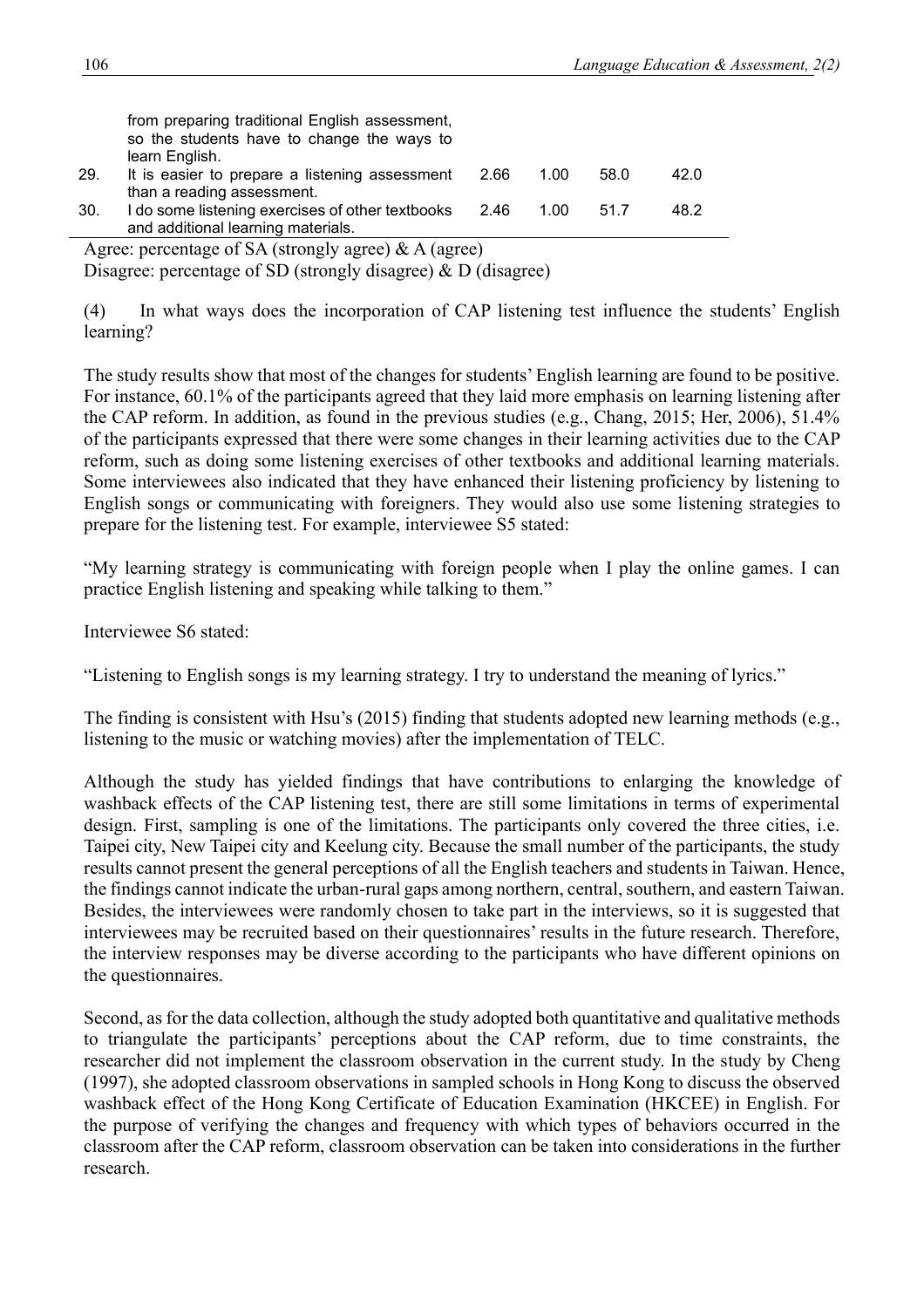Finally, the research only focused on exploring students' perceptions about the CAP reform, the influence of learning, and their needs and suggestions, but it did not indicate the different background students' views. In the current study, the questionnaire included students' background information. However, the data analysis of the questionnaire may not be able to present a whole picture of different background students' perceptions toward the CAP reform. Therefore, for future studies, researchers can analyze the individual differences among students with different backgrounds to obtain diverse opinions so that the findings could be more objective.

## **Conclusion**

To sum up, the participating teachers and students in the study mostly give positive perceptions of the incorporation of CAP listening assessment. Both of them think that the listening test can assess students' basic EFL communicative ability and will help their future learning. The CAP listening test also generates positive washback effects to EFL teachers. If the class time allows, most of the teachers are willing to change their teaching approaches, conduct more listening activities, and provide diverse listening materials.

Based on the interview responses, there are some suggestions of the CAP listening test for teachers, schools, and Ministry of Education (MOE). For teachers, the students hoped that EFL teachers can have more interaction in English with them because they will have more chances to practice listening comprehension. Echoing the previous studies (e.g., Chang, 2015; Huang, 2004), it is also suggested that EFL teachers provide students with more diverse listening materials and increase the frequency of listening assessment. The suggestions to schools and MOE are similar to Her's (2006) research indicating that differences in equipment quality, noise interference, and audio effects due to seat arrangement concern teachers and students the most.

The present study is expected to contribute to the understanding of the washback of listening assessment in entrance exams. It can provide pedagogical implication for English teachers to assist the junior high students in facilitating their EFL listening comprehension. The study results can also enable the authorities to understand students' and instructors' needs on the CAP listening test so that they can provide the more suitable and better curriculum plans and learning environment.

## **References**

- Alderson, J. C., & Hamp-Lyons, L. (1996). TOEFL preparation courses: A study of washback. *Language Testing, 13*, 280-297.
- Alderson, J. C., & Wall, D. (1993). Does washback exist? *Applied Linguistics, 14*(2), 115-129.
- Bailey, K. M. (1996). Working for washback: A review of the washback concept in language testing. *Language Testing, 13*, 257-279.
- Barnes, M. (2016). The washback of the TOEFL iBT in Vietnam. Australian Journal of Teacher *Education, 41*(7), 158-174.
- Brown, J. D. (2001). *Using surveys in language programs*. Cambridge University Press.
- Capan, S. A., & Karaca, M. (2013). A comparative study of listening anxiety and reading anxiety. *Procedia-Social and Behavioral Sciences, 70*, 1360-1373.
- Chang, C. M. (2015). *An investigation of incorporating English listening in the comprehensive assessment program for junior high schools* (Unpublished master's thesis). Kang Ning University, Taipei, Taiwan.
- Chang, W. (2006). English language education in Taiwan: A comprehensive survey. *Educational Resources and Research, 69*, 129-144.

Cheng, L. (1997). How does washback influence teaching? Implications for Hong Kong. *Language*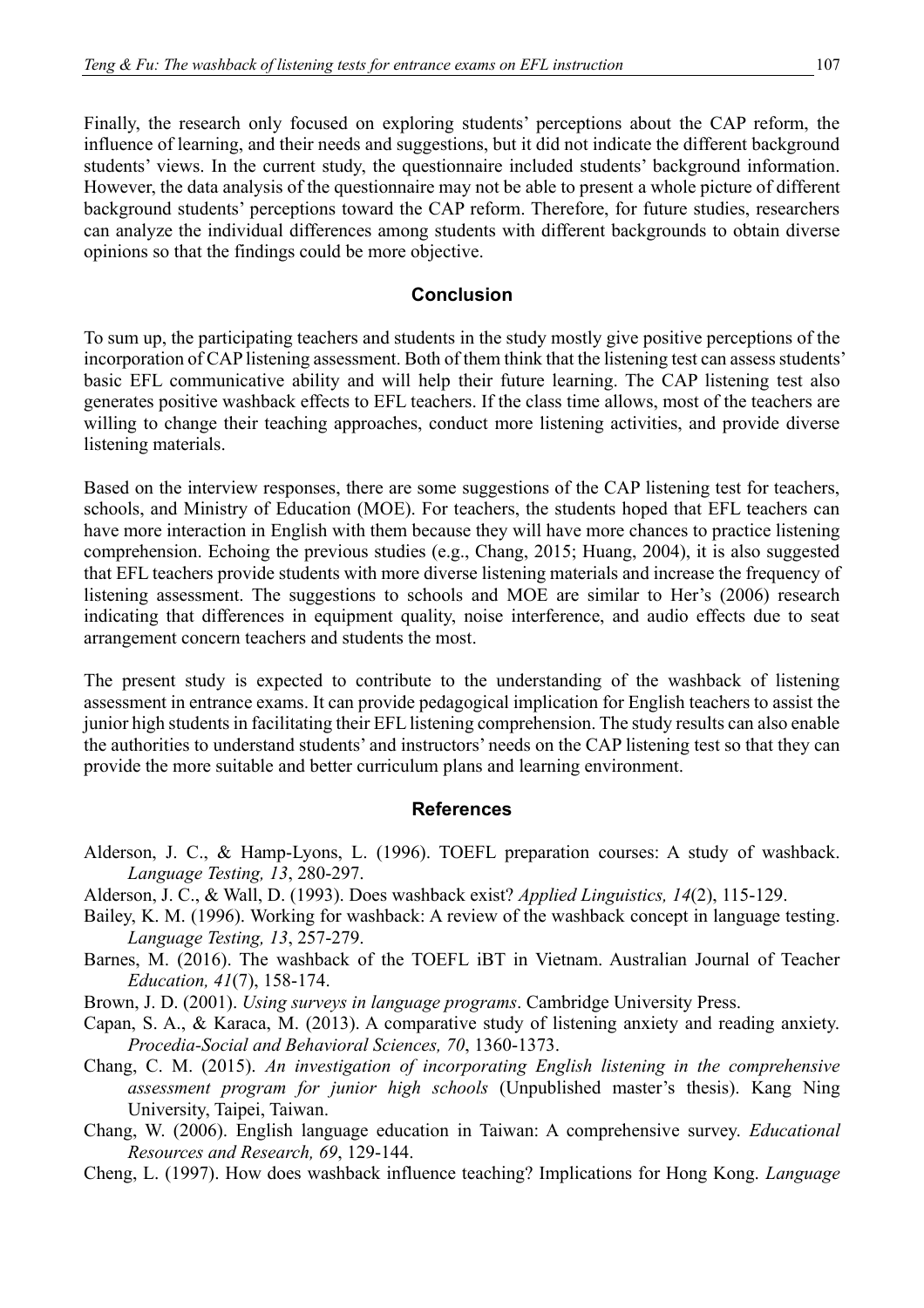*and Education, 11*(1), 38-54.

- Cheng, L. (1998). Impact of a public English examination change on students' perceptions and attitudes toward their English learning. *Studies in Educational Evaluation, 24*(3), 279-301.
- Cheng, L., Watanabe, Y., & Curtis, A. (2004). *Washback in language testing: Research contexts and methods*. Mahwah, NJ: Erlbaum.
- Cheng, L. (2005). *Changing language teaching through language testing: A washback study*. Cambridge: Cambridge University Press.
- Chou, M. H. (2017). Impacts of the test of English listening comprehension (TELC) on teachers and teaching in Taiwan. *Asian-Pacific Journal of Second and Foreign Language Education, 2*, 1-14. https://www.doi.org/10.1186/s40862-017-0028-9
- Comprehensive Assessment Program. (2017). *The background of the comprehensive assessment program*. Retrieved from https://cap.nace.edu.tw/background.html
- Ferman, I. (2004). The washback of an EFL national oral matriculation test to teaching and learning. In L. Cheng & Y. Watanabe (with A. Curtis) (Eds.), *Washback in Language testing: Research Contexts and Methods* (pp. 191-210). Mahwah, NJ: Erlbaum.
- Fu, C. Y. (2007). *The study of the attitude and improvements on the basic competency test for junior high school students for students, parents and educators* (Unpublished master's thesis). National Sun Yat-sen University, Kaohsiung, Taiwan.
- Green, A. (2013). Washback in language assessment. *IJES, 13*(2), 39-51.
- Hamp-Lyons, L. (1997). Washback, impact, and validity: Ethical concerns. *Language Testing, 14*, 295- 303
- Her, T. C. (2006). *Incorporating a listening component into the basic competence English test: A questionnaire survey* (Unpublished master's thesis*)*. National Taiwan Normal University, Taipei, Taiwan.
- Heeren, K. D. (2012). *The effect of an unfamiliar accent on Taiwanese students' listening comprehension* (Unpublished doctor's thesis). National Kaohsiung Normal University, Kaohsiung, Taiwan.
- Hsu, Y. T. (2015). *An exploration of Taiwanese senior high school students' and teachers' perceptions of the test of English listening comprehension (TELC)* (Unpublished master's thesis). National Tsing Hua University, Hsinchu, Taiwan.
- Huang, S. C. (2004). *Washback effects of the basic competence English test on EFL teaching in junior high school in Taiwan* (Unpublished master's thesis). National Yunlin University of Science and Technology, Yunlin, Taiwan.
- Hughes, A. (2003). *Testing for language teachers.* Cambridge: Cambridge University Press.
- Khodabakhshzadeh, H., Zardkanloo, R. & Alipoor, I. (2017). The effect of mock tests on Iranian EFL learners' test scores. *International Journal of Education & Literacy Studies, 5*(3), 47-51.
- Lin, Y. Z. (2010). *A study on the washback effect of the basic competence English test* (Unpublished master's thesis). National Chengchi University, Taipei, Taiwan.
- Liu, M. Z. (2016). *Analysis and comparison of the BCT and CAP English test trends from 2012 to 2015* (Unpublished master's thesis). Asia University, Taichung, Taiwan.
- Madaus, G. F. (1988). The influence of testing on the curriculum. In L. N. Tanner (Ed.), *Critical Issues in Curriculum: Eighty-seventh Yearbook of the National Society for the Study of Education, Part I* (pp. 83-121). Chicago: University of Chicago Press.
- Marshall, C., & Rossman, G. B. (2016). *Designing qualitative research*. Sage Publications.
- Matsuda, A. (2012). Incorporating world Englisher in teaching English as an international language. *TESOL Quarterly, 37*(4), 719-729.
- Messick, S. (1996). Validity and washback in language testing. *Language Testing, 13*, 241-256.
- MOE. (2008). *General guidelines of grade 1-9 curriculum of elementary and junior high school education*. Taipei, Taiwan.
- Peng, J. S. (2017, June 28). *The new era of comprehensive assessment program: The way of surviving*